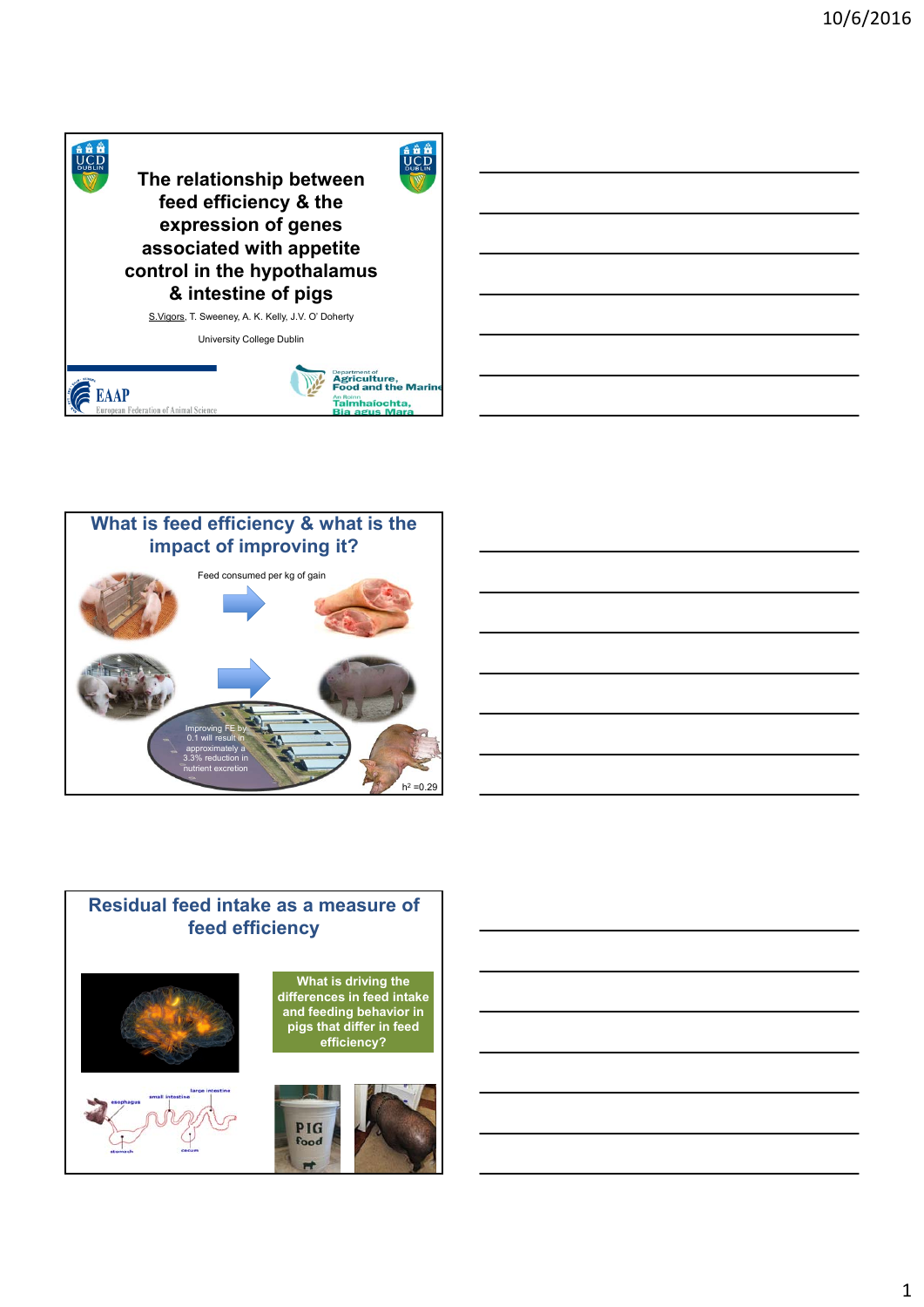#### **Neuropeptides & gut peptides in appetite control & feeding behavior NPY AGRP Ghrelin CCK GLP-1 PP PYY POMC CART Orexigenic peptides Anorexigenic peptides**



## **CCK Are changes in neuropeptide and gut peptide gene expression responsible for differences in feed intake and feeding behavior in pigs divergent in feed efficiency? Neuropeptides & gut peptides in appetite control & feeding behavior**

### **Objective**

To examine the role of hypothalamic and gut peptide gene expression in the regulation of appetite and feeding behavior in pigs divergent in RFI

## **Hypothesis**

The lower feed intake and lower feeding activity in LRFI pigs may be reflected in changes in the expression of genes involved in appetite control and feeding behavior when compared to HRFI pigs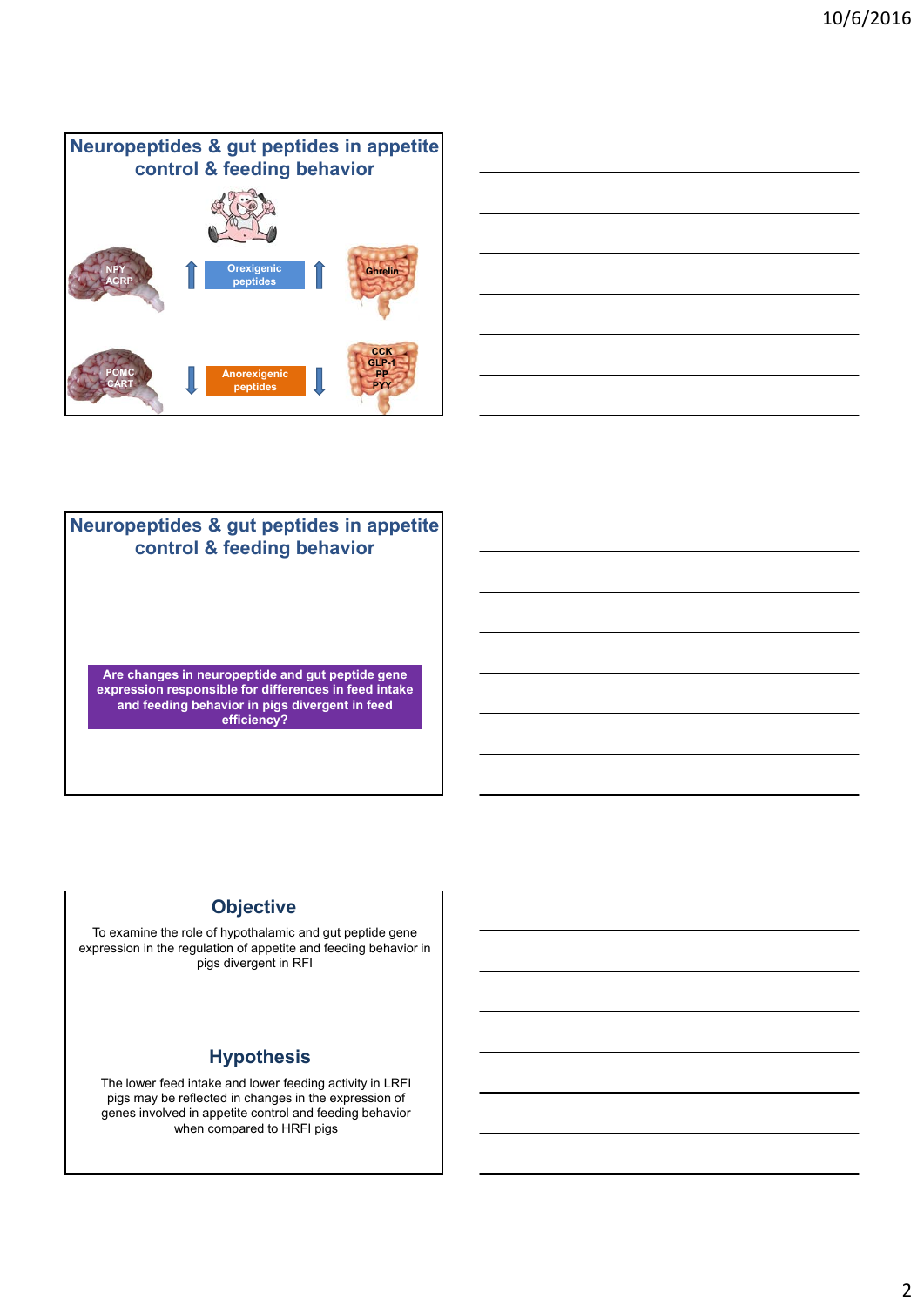









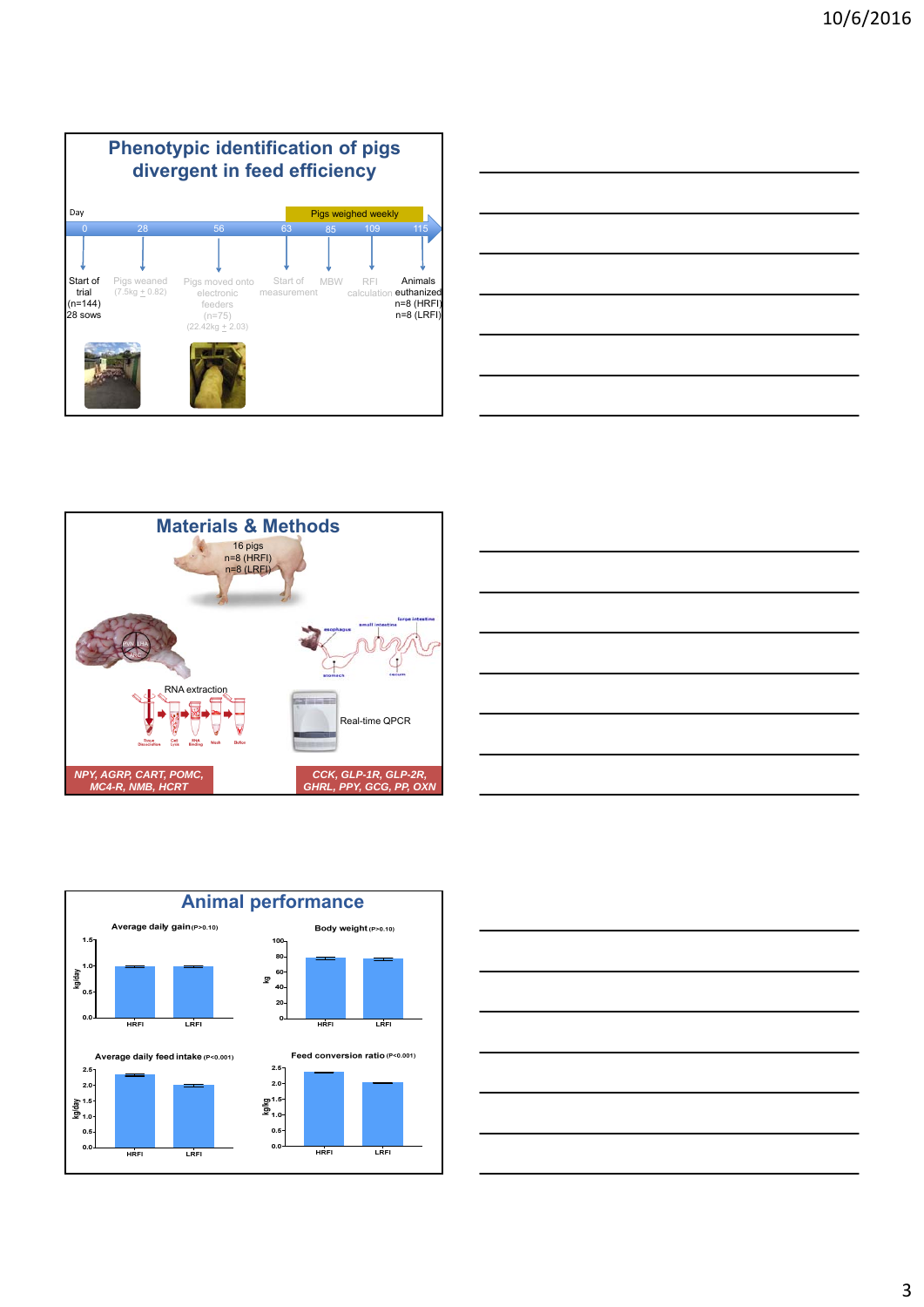









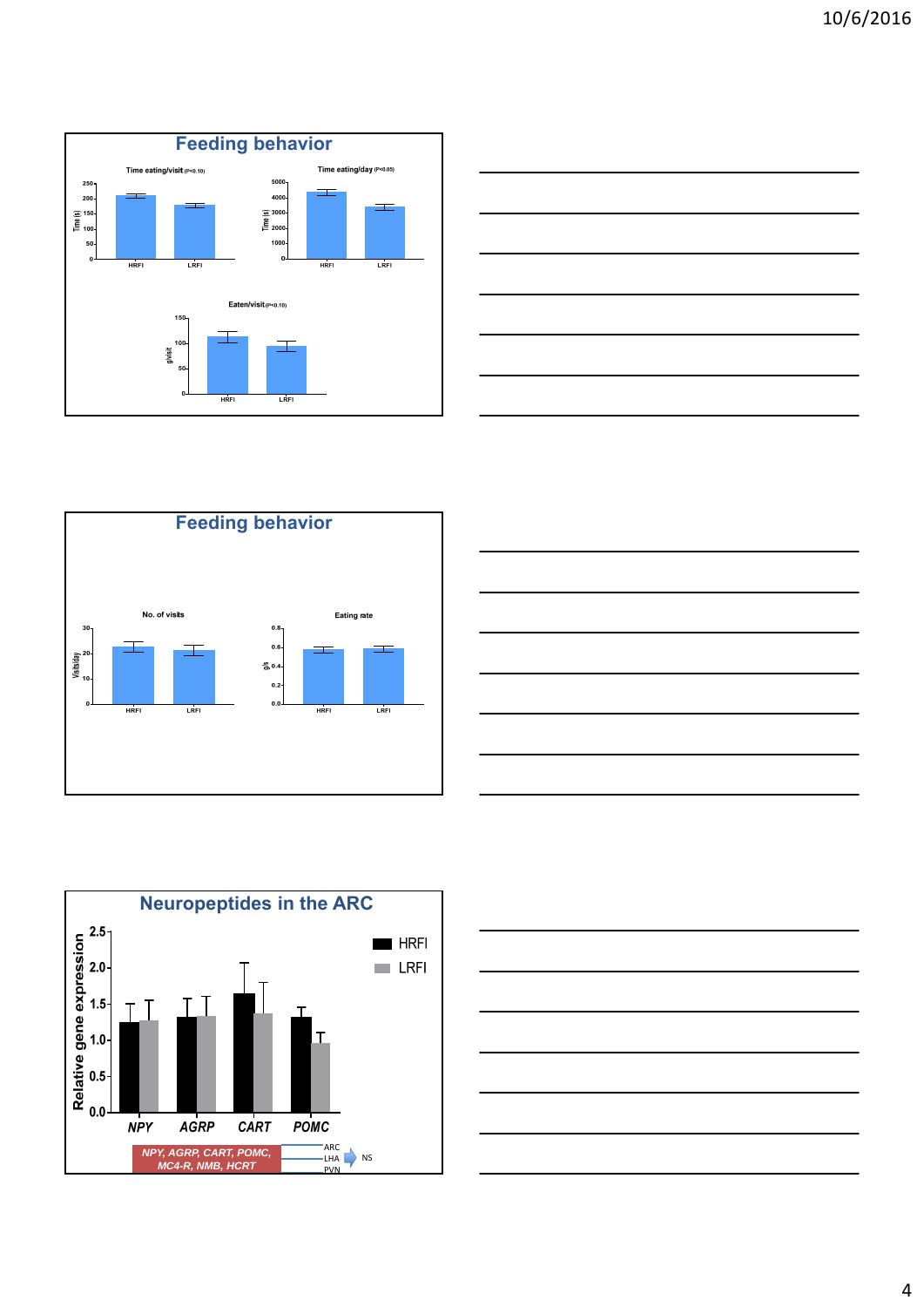



#### **Summary**

- LRFI pigs had lower feed intake than the HRFI pigs
- LRFI pigs had reduced feeding behavior activity
- Pigs divergent in RFI did not differ in the gene expression of the main hypothalamic neuropeptides
- LRFI pigs had lower gene expression of *GLP-1R* in both the jejunum and ileum



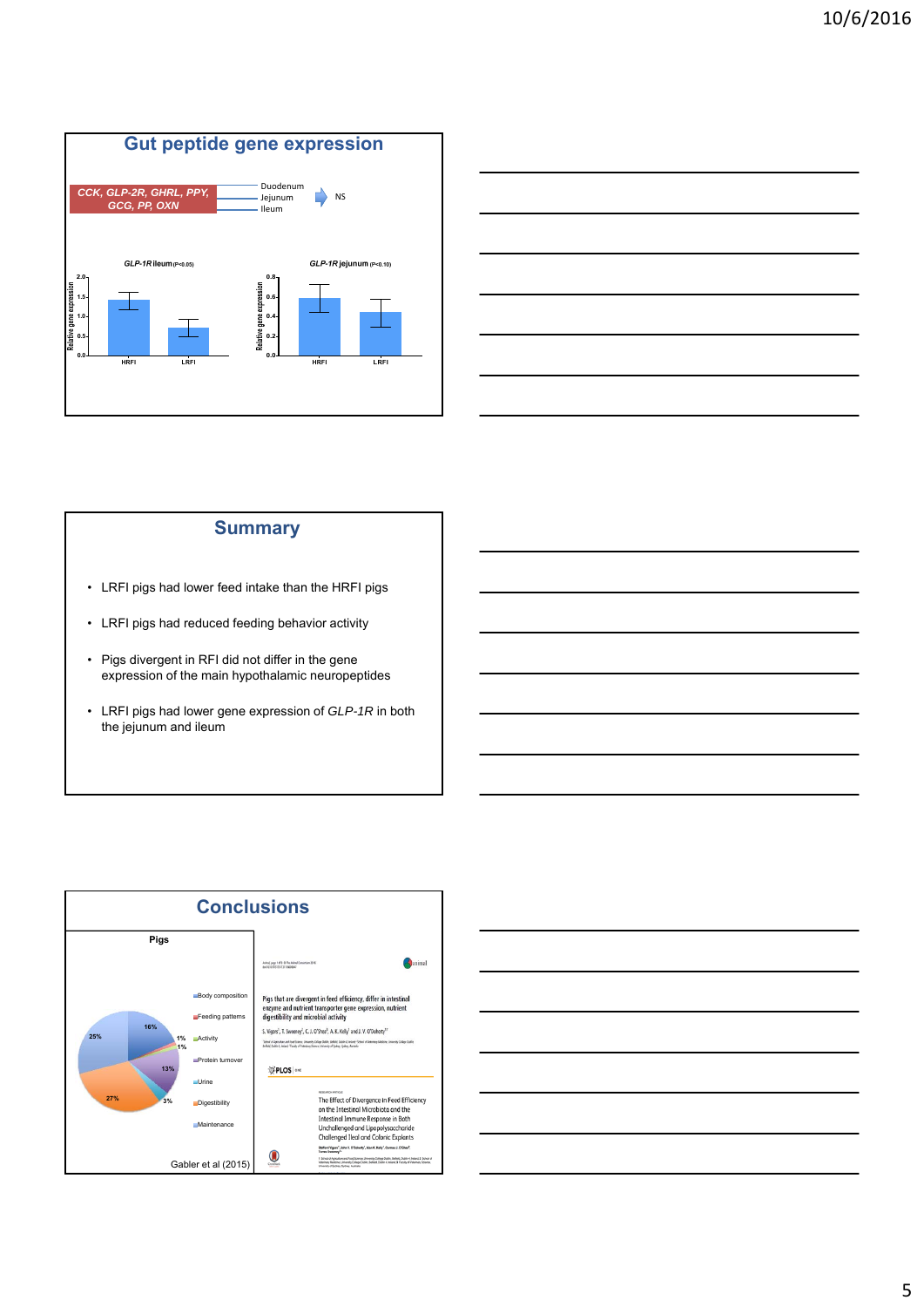

# **Any questions?**







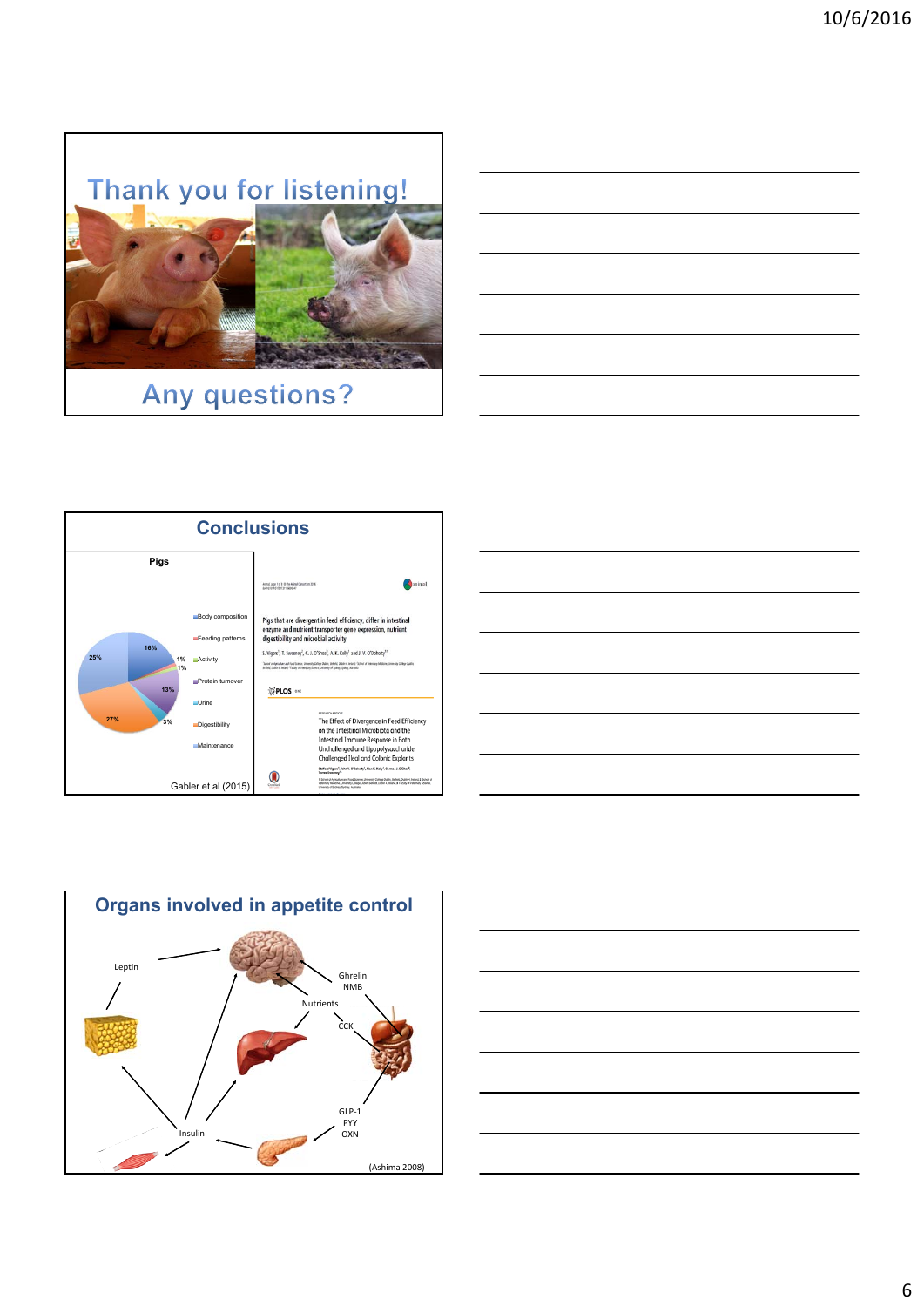|                         | <b>Time/visit</b> | Time eating per day | Eaten per visit | <b>Eating rate</b> | Total eaten per day | No. of visits |
|-------------------------|-------------------|---------------------|-----------------|--------------------|---------------------|---------------|
| Paraventricular nucleus |                   |                     |                 |                    |                     |               |
| AGRP                    | $-0.3$            | $-0.05$             | $-0.22$         | 0.03               | 0.12                | 0.34          |
| CART                    | 0.41              | 0.05                | $0.63*$         | 0.03               | 0.12                | 0.34          |
| <b>NPY</b>              | $-0.31$           | $-0.05$             | $-0.13$         | 0.21               | 0.26                | 0.38          |
| POMC                    | 0.19              | 0.32                | 0.07            | $-0.3$             | 0.38                | 0.15          |
|                         |                   |                     |                 |                    |                     |               |
|                         |                   |                     |                 |                    |                     |               |
|                         |                   |                     |                 |                    |                     |               |
|                         |                   |                     |                 |                    |                     |               |



| Correlations between feeding behavior &<br>gut peptides |                   |                     |                        |                    |                     |               |  |  |  |  |
|---------------------------------------------------------|-------------------|---------------------|------------------------|--------------------|---------------------|---------------|--|--|--|--|
|                                                         | <b>Time/visit</b> | Time eating per day | <b>Eaten per visit</b> | <b>Eating rate</b> | Total eaten per day | No. of visits |  |  |  |  |
| Duodenum                                                |                   |                     |                        |                    |                     |               |  |  |  |  |
| <b>CCK</b>                                              | $-0.02$           | 0                   | 0.03                   | $\mathbf 0$        | 0.12                | $-0.03$       |  |  |  |  |
| $GIP-1R$                                                | $-0.17$           | 0.01                | $-0.06$                | 0.1                | 0.19                | 0.11          |  |  |  |  |
| GLP-2R                                                  | $-0.27$           | 0.27                | $-0.39$                | $-0.16$            | 0.22                | $0.67*$       |  |  |  |  |
| PPY                                                     | $-0.26$           | 0.15                | $* -0.52$              | $-0.24$            | $-0.11$             | $0.60*$       |  |  |  |  |
|                                                         |                   |                     |                        |                    |                     |               |  |  |  |  |